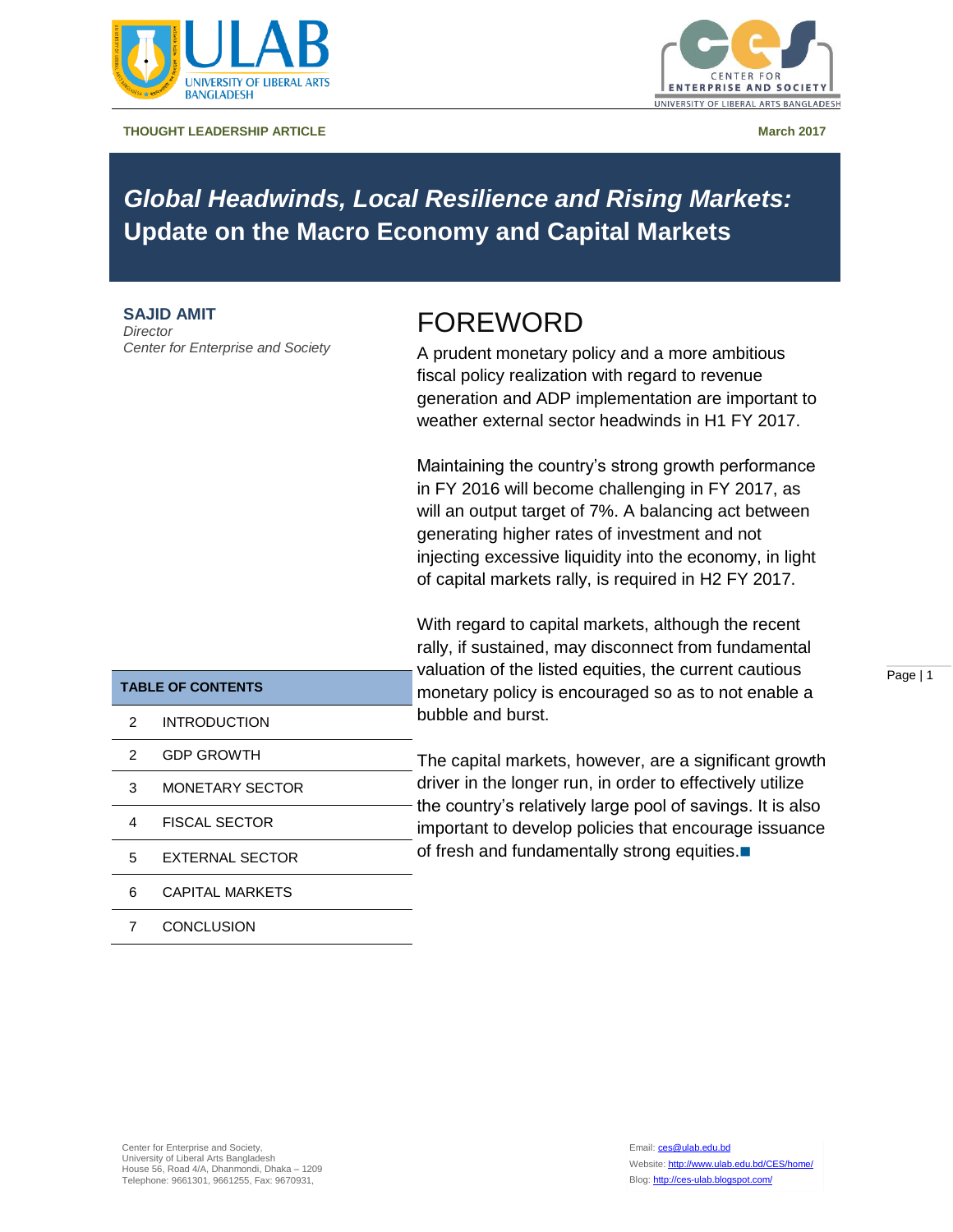



#### **Introduction**

Although Bangladesh's economy, according to PwC, is expected to become the 23<sup>rd</sup> largest global economy by 2050, what also merits attention is the projection for 2030, by which time it may become the  $28<sup>th</sup>$ largest. In that timeframe, the economy is expected to grow from US\$ 628 billion in 2016 to US\$ 1324 billion in 2030, which will render parity with impressive economies such as Malaysia's. Of course, such projections assume sustained economic performance, in the 5-6% annual growth range. In this report we assess the performance of Bangladesh's macroeconomy in H1 FY 2017 and capital markets with a view towards H2 FY 2017 and beyond. $<sup>1</sup>$ </sup>

### **GDP Growth**

Bangladesh had posted around 6% growth for nearly a decade before gaining the worldwide attention that its economy deserved. The economy bettered this trend in FY 2016, when it posted its highest ever growth rate, at 7.11%, which was even higher than the government's target of 7.05%. This was also a significant 56 basis points higher than the growth rate achieved in the previous fiscal (6.55%).

With regard to projections for the current fiscal, the World Bank, in its recent halfyearly report, Global Economic Prospects, projected a growth rate of 6.8%. This was an improvement over the lender's previous projection for 6.3% for FY 2017, communicated in June 2016.

Meanwhile, the government's own target stands at 7.2%, despite World's Bank's more conservative estimates.<sup>2</sup> We think that a 7% growth rate is still achievable, on the

back of moderate credit growth, higher rates of public and private sector investment, stabilization of remittance earnings, and stronger exports, due to a stronger dollar, in H2 FY 2017.



## **Monetary Sector**

As per Bangladesh Bank's Monetary Policy Statement (MPS) of January 2017 $3$ , the central bank will maintain the same policy in H2 FY 2017, signaling the need for caution, despite the fact that credit growth fell short of target of 16.5% by end of FY 2017. The banking sector credit growth declined to 15.01% in November 2016 from 16.78% in June 2016. The Bangladesh Bank will hold its two policy rates, Repo and Reverse Repo, at 4.75% and 6.75%, while Broad Money target remains at 15.5%. As of November 2016, Broad Money growth stood at 13.8%.



However, the central bank is prudent in not signaling for excess liquidity in light of downsides, such as rise in default loans and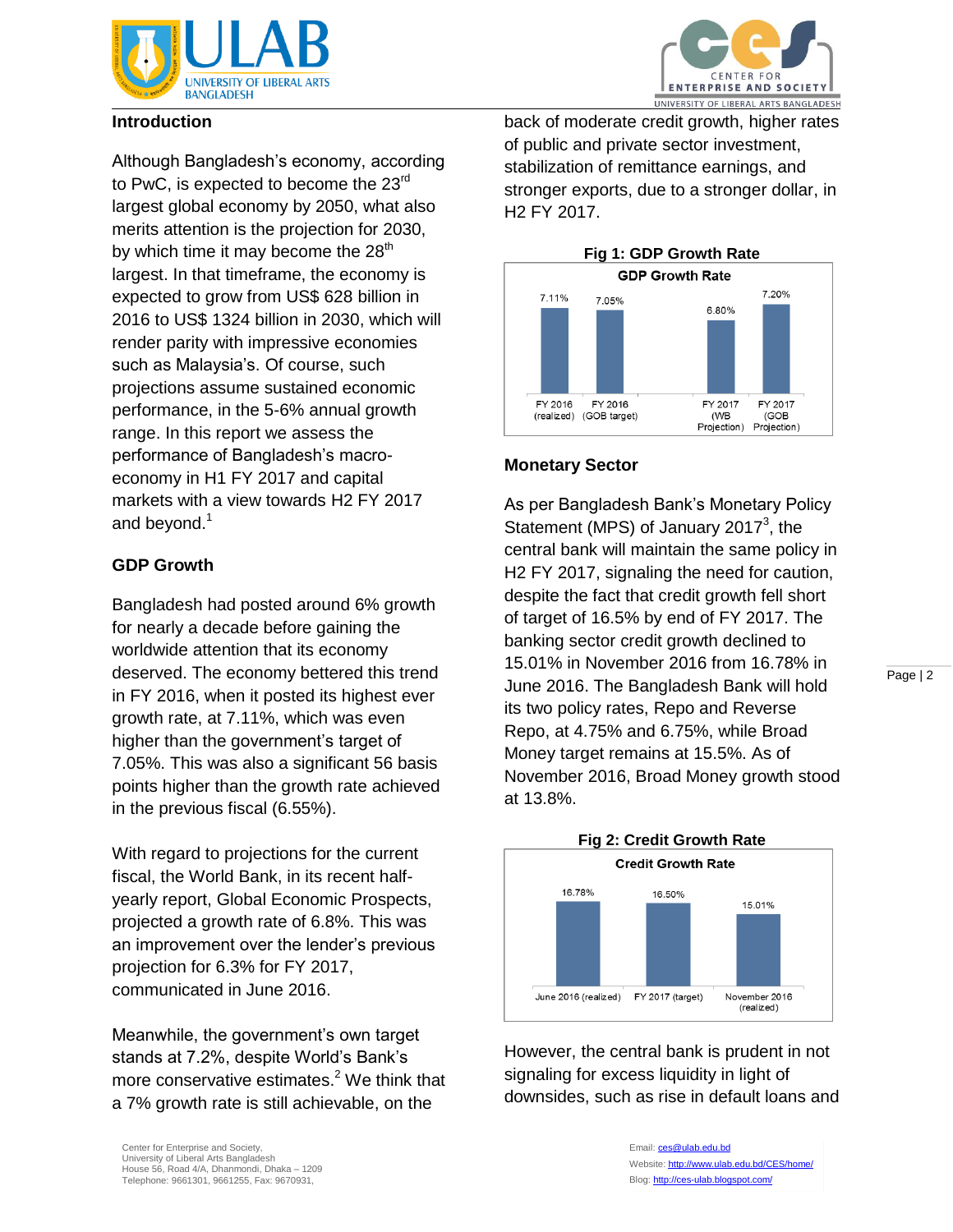

capital markets bullishness in 3Q FY 2017. Excess liquidity could find its way to the capital markets and prolong a bull market, which at some point, may not be justified by earnings and valuation fundamentals.

We do expect however moderate private sector credit to grow in light of the upcoming Eid festivals. It is important to time such growth to whatever extent the central bank is able to manage such growth, so that the capital markets rally is not catalyzed unnecessarily.

The government has also significantly lowered borrowing from banks, which allows for easier management of credit as well as interest rates in the economy.

Meanwhile, on the interest rates front, the government's inflation target of 5.8% for the year appears realistic and according to Dr. Zahid Hussain, lead economist of the World Bank, it could do well to pursue an even more ambitious/lower target of 5.5%.<sup>4</sup> In December 2016, the general point-to-point inflation stood at 5.03%, which was the lowest in 53 months, lowering the annual average to 5.5%. The lower interest rates have been possible largely due to steady supply of commodities, decline in non-food prices, and political stability.

#### **Fiscal Sector**

In the first four months of the fiscal, July-October 2016, tax revenue collection (NBR and non-NBR), stood at BDT 51,670 crore, about 17% higher, year-on-year. Meanwhile, NBR tax revenue collection stood at BDT 49,874 crore, which is 17.8% higher, year-on-year.





With regard to public expenditure, the rate of implementation of the Annual Development Programme (ADP) appears to have marginally improved in H1 FY 2017. In this period, about 27.11% of the total outlay has been spent, compared to 23.55% a year earlier.

Public expenditure in the first half of the year, given historical trends for Bangladesh, tends to be significantly slower than in the second half. It is important to reconsider the rate of expenditure nonetheless and actualize more speedy and effective implementation of development projects, given the increased outlay for FY 2017. $5$ 

For FY 2017, the ADP budget was kept at BDT 1.107 trillion (BDT 707 billion from domestic resources and BDT 400 billion from foreign).<sup>6</sup> Meanwhile, in a recent prebudget discussion with research organizations, Finance Minister Mr. Abul Maal Abdul Muhith has announced intentions for a BDT 4.0 trillion plus budget.

This merits closer assessment. Although the economic literature regarding optimal budget sizes is contentious, it is important to focus on criteria such as tax revenue as a share of GDP in addition to the absolute size of the budget. $<sup>7</sup>$ </sup>

Email: [ces@ulab.edu.bd](mailto:ces@ulab.edu.bd) Website[: http://www.ulab.edu.bd/CES/home/](http://www.ulab.edu.bd/CES/home/) Blog[: http://ces-ulab.blogspot.com/](http://ces-ulab.blogspot.com/)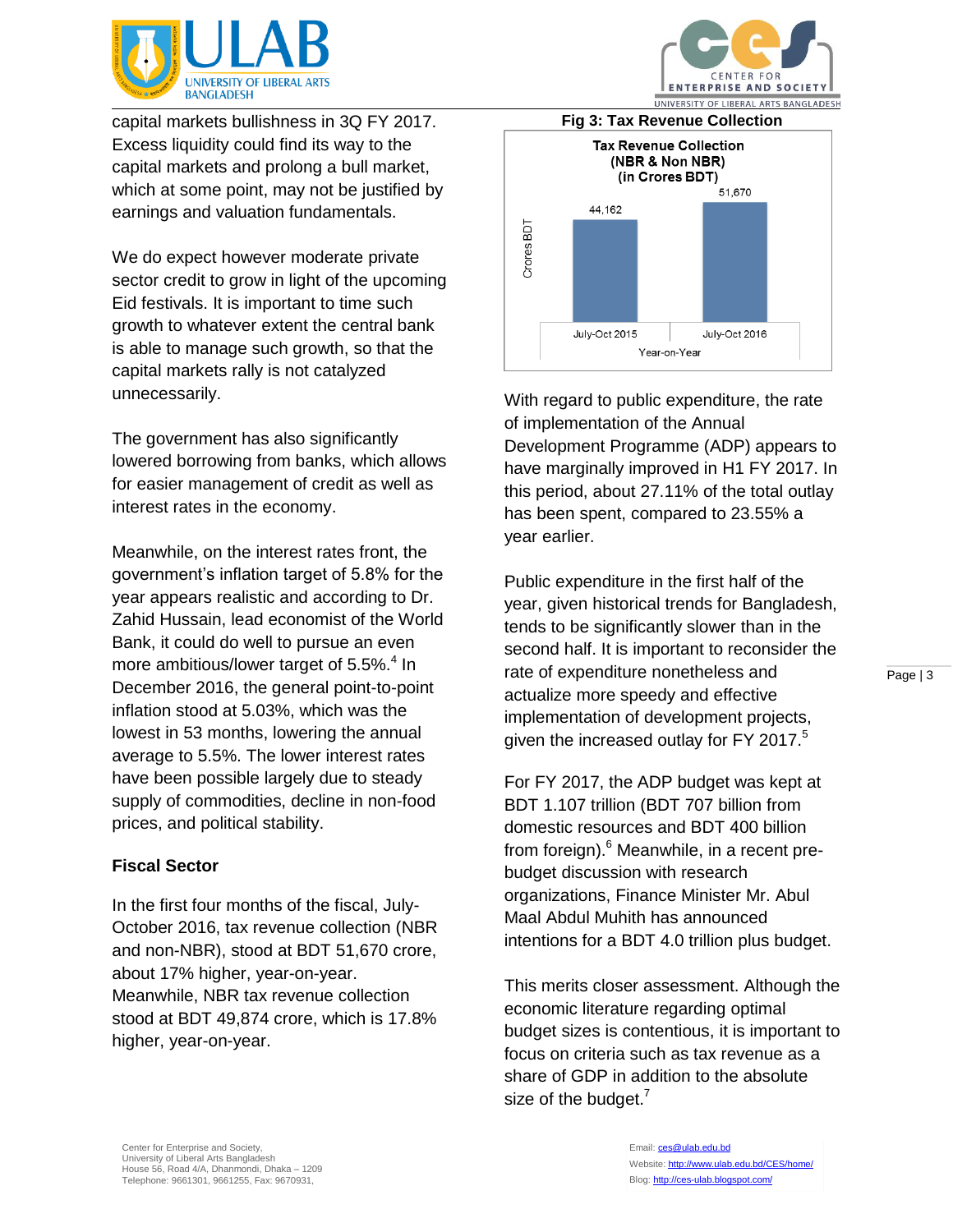

Bangladesh's tax collection is still around 9.0% of GDP, which is significantly below the average for low-income economies, and its emphasis on trade taxes (27%) is much higher than the average of low-income countries (16%). There has been improvement in the performance of income taxes. However, close to two-thirds of income taxes are generated by the private sector, which ought to be addressed in the intermediate-term, so as to not discourage Bangladesh's potential for FDI growth. Furthermore, the debate on the VAT policy needs to be reconsidered, despite progress in strengthening the VAT infrastructure (drafting of a new law, computerization, and modernization of the VAT administrative system). <sup>8</sup>

## **External Sector**

### *Exports*

The external sector has been the lifeblood of the Bangladesh economy ever since RMG manufacturing witnessed an outward turn, towards overseas markets.

This key pillar of the external sector, have fared relatively well in H1 FY 2017, reaching US\$ 16.79 billion, 4.44% higher year-onyear. However, exports earnings fell below target (US\$ 17.367 billion) due to labor unrest in Ashulia, slower demand in the international market, a relatively stronger taka against the dollar, and a weaker British pound due to Brexit.



CENTER FOR

Nevertheless, the RMG sector contributed to over 80% of export earnings in the first half of the ongoing fiscal. Woven garments, knitwear, leather, footwear, frozen and live fish, and plastic products witnessed growth while agricultural products, engineering, cotton and ceramic products witnessed a decline.<sup>9</sup>

#### *Imports*

Slightly disconcertingly, import payments reached higher levels. As of H1 FY 2017, import payments registered a 34.54% growth compared to a 5.04% negative growth in the same period in the previous fiscal. According to Bangladesh Bank data, L/C's worth US\$ 3.88 billion were settled in January 2017 compared to US\$ 2.88 billion in January 2016. There are several reasons for the rising import bills, namely, higher price of global food products, petroleum, industrial raw materials, and capital machinery.

However, the most significant driver of higher import payments is recent increase in global oil prices, towards the end of H1 FY 2017. This is reflected in Bangladesh Bank accounts as import of petroleum products rose by 150.8% in January 2017 year-onyear. Given Bangladesh's dependence on imported petroleum products, the economy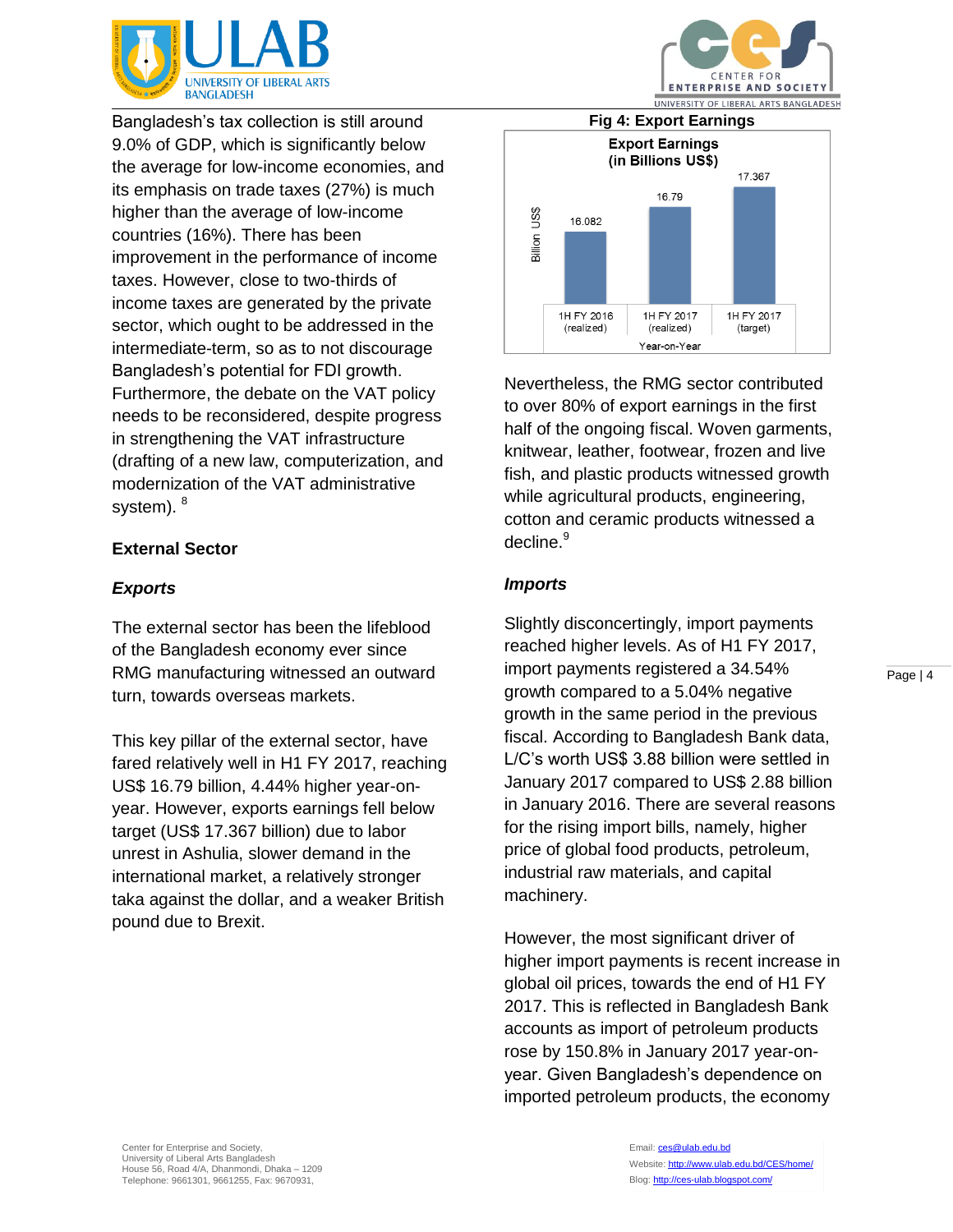

remains vulnerable to global oil price movements.<sup>10</sup>



## *Remittance*

Another potential macroeconomic downside exists in the remittance segment of the external sector. In H1 FY 2017, remittance earnings have fallen by 18%, despite an increase in absolute numbers of employed Bangladeshi workers. There are several headwinds that have contributed to this, on the regional and global front, namely, the lagged effect of lower oil prices on the economies of the Middle East as well as devaluation of foreign currencies such as the Euro, pound, Malaysian Ringgit, and Singaporean dollar.<sup>11</sup>

The effect of local currency shocks in the migrant worker importing countries tends to have a more pronounced impact on remittance earnings than export earnings. Furthermore, in H1 FY 2017, there were instances when although the official market rate stood at BDT 78, the kerb rate went as high as BDT 82-83. This is likely to have discouraged remittance inflows.<sup>12</sup>

### *FDI, FX & Dollar Rate*

Meanwhile, FDI inflows also recorded a modest increase. Net FDI increased by just



9.60% to US\$ 719 million from US\$ 656 million in July-November FY 2017, year-onyear.<sup>13</sup>



Overall, the trade deficit has widened given lower remittances and higher import bills, while balance of payments show a surplus of US\$ 1.9 billion in the first five months of the fiscal. Foreign exchange reserves stood at a record US\$ 32 billion as of December 2016, which will attest to the country's intermediate-run credit-worthiness and investment-friendliness, despite temporary shocks to the external sector.

The FX reserves also help maintain a stable local currency against the dollar. However, there is expected to be a slight depreciation of taka against the dollar given that the same has taken place for other developing market currencies as well as the rise of protectionist policies in the US and other developed world markets.<sup>14</sup> Moreover, uncertainties between the US and trading partners may lead to risk-averse protectionist leadings.

Lastly, the dollar is expected to strengthen in the next two years. These should have positive implications for exports.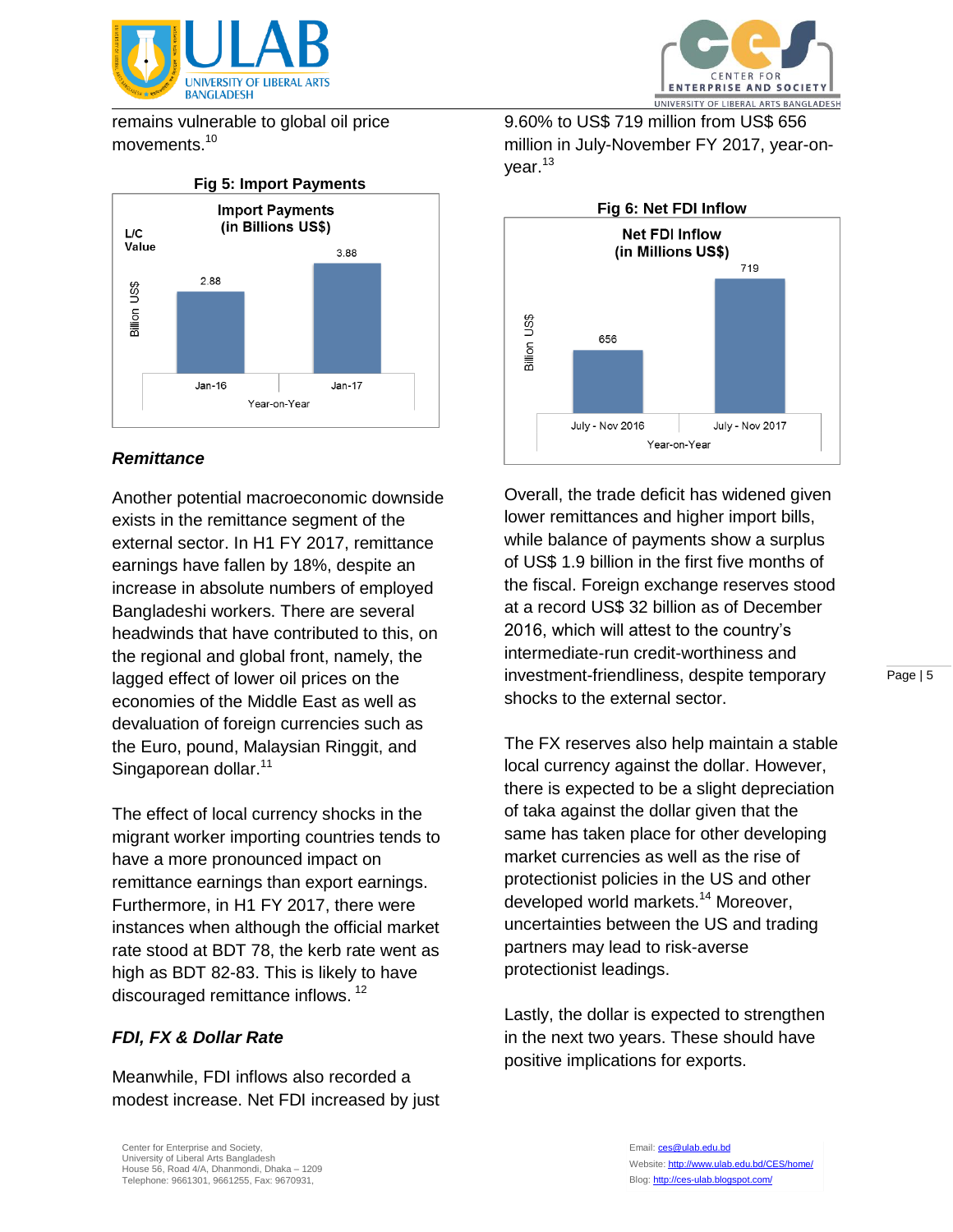

## **Capital Markets**

As of March 26, DSE-X, the benchmark index for the Dhaka Stock Exchange, Bangladesh's primary bourse, stood at 5,701.27 points, after a round of financial sector stock dividends. This represents a 13.2% YTD return in only three months of the calendar year. The benchmark index crossed 5000 points on Monday, December 26, for the first time in two years. The overall market return, since that point, stands at 14%. Considering a longer time horizon, the market, since March 2016, has registered a gain of ~30%. To put this in perspective, the boom and bust of 2009- 2010 notwithstanding, the average annual return from DSE stands at 12.4%.



With regard to other market fundamentals, as of February 2017, the market was trading at a trailing price earnings (PE) ratio of 17.4x and price to book value (PBV) of 2.0x. At 17.4x, the market PE is higher than the historical PE of 16.1x, but according to external research, it is still lower than the market PE's of India, Sri Lanka, and Thailand.

There are several reasons for the current rally. Other than speculation driving prices, which continues to be a strong factor, overall corporate profits were higher for the calendar year 2016 than for 2015 and FDR rates are prohibitively low. Both corporate



profits and lower FDR rates are driven by macroeconomic highlights such as declining interest rates, a stable exchange rate, and political stability. Moreover, net foreign investment into the stock market, which tends to lay the foundation for rallies, soared to BDT 238 crore in February, which is 150% higher year-on-year. Global asset managers such as Morgan Stanley, JP Morgan, Goldman Sachs, BlackRock, and Templeton have a growing presence in Bangladesh.

However, considering the future, it is still important to render the capital markets a source for profitable long-term financing for the private sector. The largest companies and conglomerates in the country still do not consider the capital markets to be a profitable source of financing are dissuaded by the requirements for transparency and accountability expected of listed companies.

To take the example of PRAN-RFL, one of the largest conglomerates, it has only one out of 50 subsidiaries currently listed in the market, while several others, Abul Khair Group, Bashundhara Group, City Group, Partex, Akij, PHP and Meghna have no formal presence among listed equities.<sup>15</sup>

In the more near-term, it is essential, as discussed earlier, that banking sector liquidity not be encouraged to the point that the market is furthered heated by excess funds. If that were to happen, the current rally will transition into bubble territory, which ought to be avoided without exception.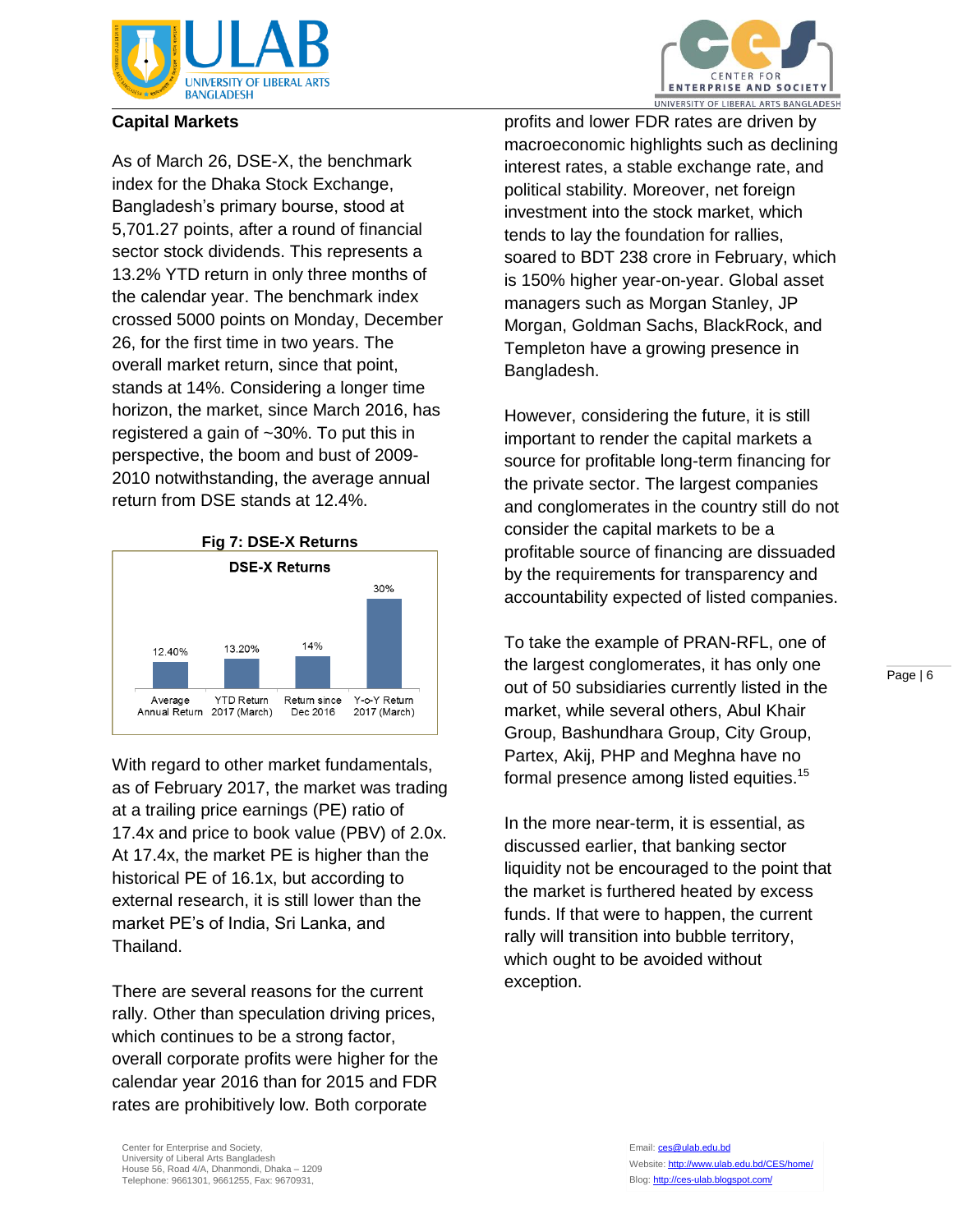

### **Conclusion**

CENTER FOR **ENTERPRISE AND SOCIETY** UNIVERSITY OF LIBERAL ARTS BANGLADESH

Disciplined monetary policy management and a more ambitious fiscal policy implementation are important to weather the shocks to the external sector in the intermediate term.

A balancing act is required that encourages investment without heating up the economy or the capital markets. In addition to private sector investments, mobilizing revenue for public sector investment will be important in the short run.

Bangladesh's strong external reserves are a panacea given the external sector shocks and it will be essential to maintain the current high levels.

The recent rally in the capital markets, while a positive sign of investor confidence, should not be allowed to enter a bubble territory. It is important for brokers to communicate the same to investors just as it is for policy-makers to be surgically precise with regard to monetary policy management.

The capital markets will be an important growth driver in the longer run. The country's large pool of savings, despite low banking sector penetration, may not be adequately utilized by the banking sector. Therefore, in light of investment needs, it is essential to develop policies that encourage issuance of fresh and fundamentally strong equities that render the capital markets a source for financing long-term investment.